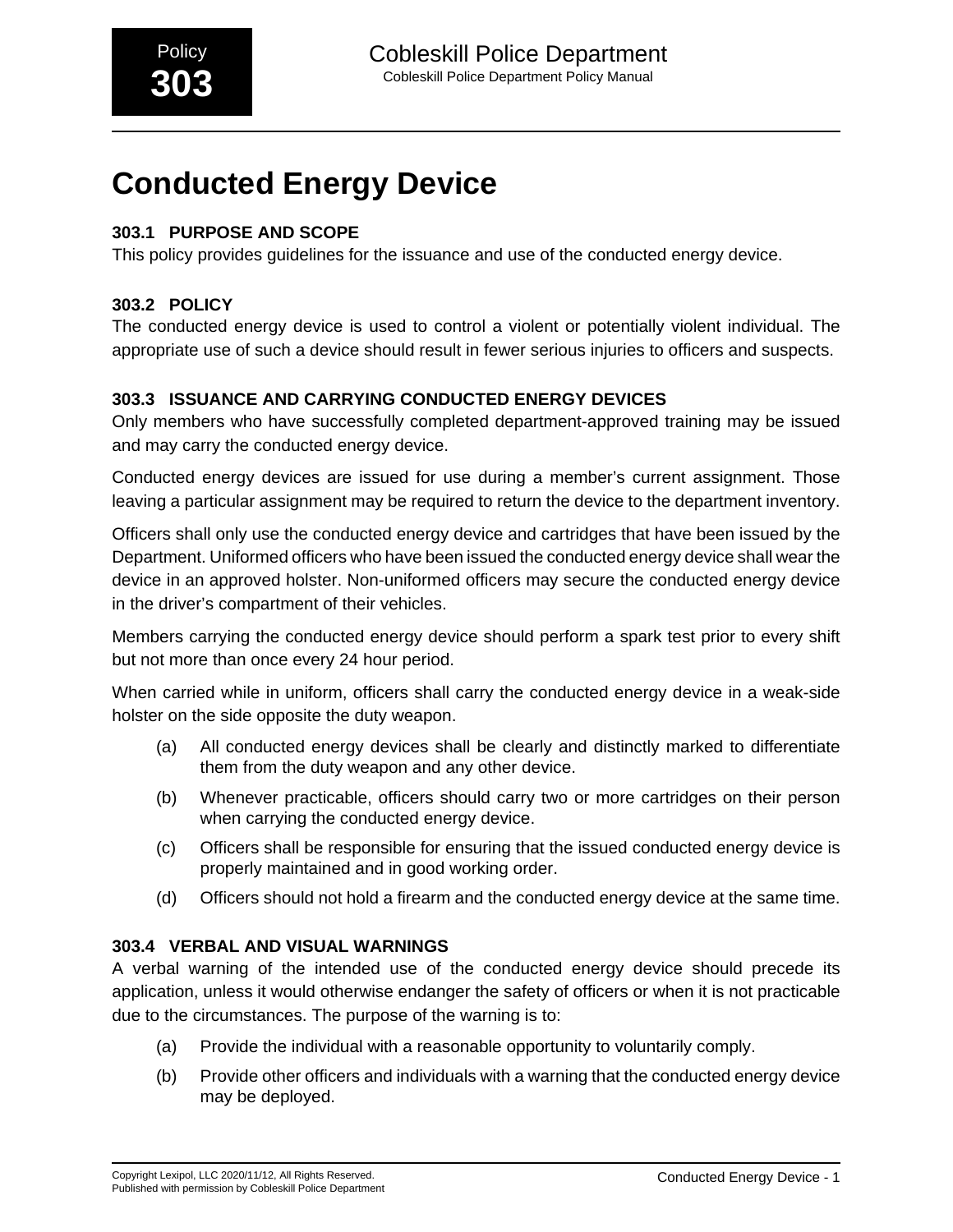If, after a verbal warning, an individual fails to voluntarily comply with an officer's lawful orders and it appears both reasonable and feasible under the circumstances, the officer may, but is not required, to display the laser in a further attempt to gain compliance prior to the application of the conducted energy device. The aiming laser should not be intentionally directed into anyone's eyes.

The fact that a verbal or other warning was given or the reasons it was not given shall be documented by the officer deploying the conducted energy device in the related report.

## **303.5 USE OF THE CONDUCTED ENERGY DEVICE**

The conducted energy device has limitations and restrictions requiring consideration before its use. The conducted energy device should only be used when its operator can safely approach the subject within the operational range of the device. Although the conducted energy device is effective in controlling most individuals, officers should be aware that the device may not achieve the intended results and be prepared with other options.

## 303.5.1 APPLICATION OF THE CONDUCTED ENERGY DEVICE

The conducted energy device may be used in any of the following circumstances, when the circumstances perceived by the officer at the time indicate that such application is reasonably necessary to control a person:

- (a) The subject is violent or is physically resisting.
- (b) The subject has demonstrated, by words or action, an intention to be violent or to physically resist, and reasonably appears to present the potential to harm officers, him/herself or others.

Mere flight from a pursuing officer, without other known circumstances or factors, is not good cause for the use of the conducted energy device to apprehend an individual. The conducted energy device shall not be used to psychologically torment, to elicit statements or to punish any individual.

## 303.5.2 SPECIAL DEPLOYMENT CONSIDERATIONS

The use of the conducted energy device on certain individuals should be avoided unless the totality of the circumstances indicates that other available options reasonably appear ineffective or would present a greater danger to the officer, the subject or others, and the officer reasonably believes that the need to control the individual outweighs the risk of using the device. This includes:

- (a) Individuals who are known to be pregnant.
- (b) Elderly individuals or obvious juveniles.
- (c) Individuals with obviously low body mass.
- (d) Individuals who are handcuffed or otherwise restrained.
- (e) Individuals who have been recently sprayed with a flammable chemical agent or who are otherwise in close proximity to any known combustible vapor or flammable material, including alcohol-based oleoresin capsicum (OC) spray.
- (f) Individuals whose position or activity may result in collateral injury (e.g., falls from height, operating vehicles).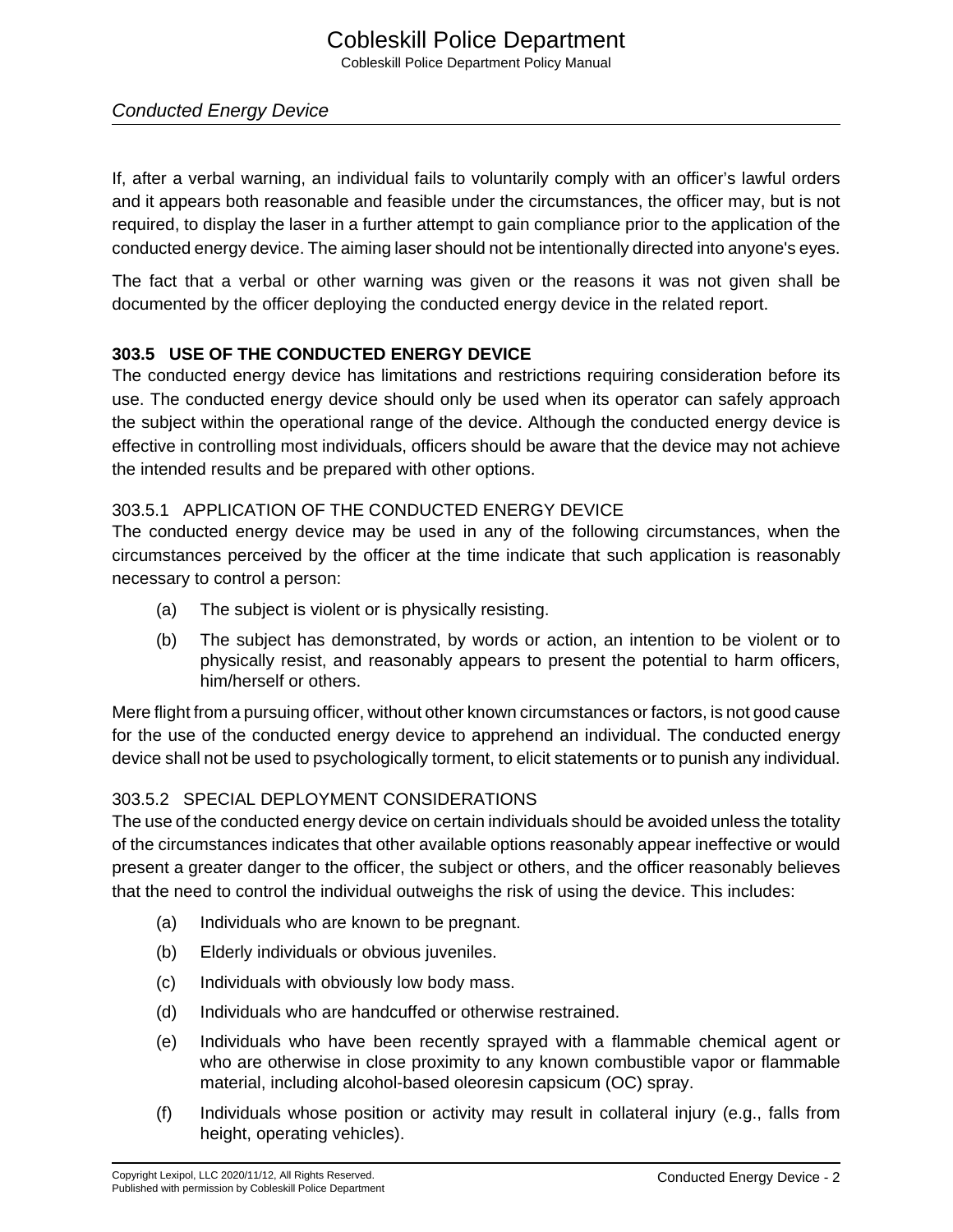## Cobleskill Police Department Cobleskill Police Department Policy Manual

## Conducted Energy Device

The use of the drive-stun mode should be limited to pain compliance, supplementing the probemode to complete the circuit, or as a distraction technique to gain separation between officers and the subject, thereby giving officers time and distance to consider other force options or actions.

### 303.5.3 TARGETING CONSIDERATIONS

The preferred targeting areas include the individual's back or front lower-center mass. The head, neck, chest and groin should be avoided when reasonably practicable. If the dynamics of a situation or officer safety do not permit the officer to limit the application of the conducted energy device probes to a precise target area, officers should monitor the condition of the subject if one or more probes strikes the head, neck, chest or groin until the subject is examined by paramedics or other medical personnel.

## 303.5.4 MULTIPLE APPLICATIONS OF THE CONDUCTED ENERGY DEVICE

Officers should apply the conducted energy device for only one standard cycle and then evaluate the situation before applying any subsequent cycles. Officers should not intentionally apply more than one conducted energy device at a time against a single individual.

If the first application of the conducted energy device appears to be ineffective in gaining control of an individual, the officer should evaluate the situation and consider certain factors before additional applications of the conducted energy device, including:

- (a) Whether it is reasonable to believe that the need to control the individual outweighs the potentially increased risk posed by multiple applications.
- (b) Whether the probes are making proper contact.
- (c) Whether the individual has the ability and has been given a reasonable opportunity to comply.
- (d) Whether verbal commands or other options or tactics may be more effective.

## 303.5.5 ACTIONS FOLLOWING DEPLOYMENTS

Officers should take appropriate actions to control and restrain the individual to minimize the need for longer or multiple exposures to the conducted energy device. As soon as practicable, officers shall notify a supervisor any time the conducted energy device has been discharged. Confetti tags should be collected and the expended cartridge, along with both probes and wire, should be submitted into evidence. The cartridge serial number should be noted and documented on the evidence paperwork. The evidence packaging should be marked "Biohazard" if the probes penetrated the subject's skin.

#### 303.5.6 DANGEROUS ANIMALS

The conducted energy device may be deployed against an animal as part of a plan to deal with a potentially dangerous animal, such as a dog, if the animal reasonably appears to pose an imminent threat to human safety and alternative methods are not reasonably available or would likely be ineffective.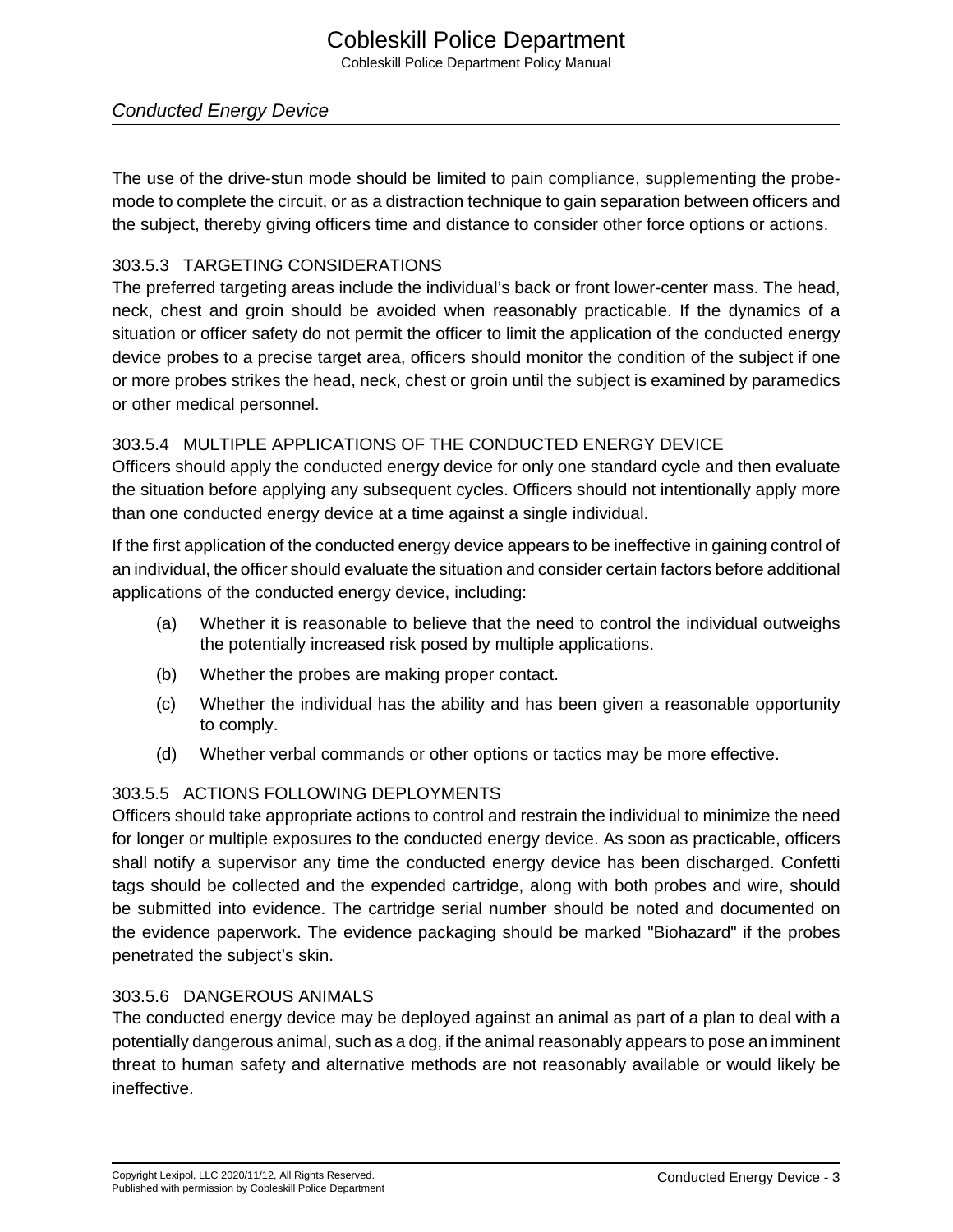#### 303.5.7 OFF-DUTY CONSIDERATIONS

Officers are not authorized to carry department conducted energy devices while off-duty.

#### **303.6 DOCUMENTATION**

Officers shall document all conducted energy device discharges in the related arrest/crime reports and the conducted energy device report forms. Notification shall also be made to a supervisor in compliance with the Use of Force Policy. Unintentional discharges, pointing the device at a person, laser activation and arcing the device, other than for testing purposes, will also be documented on the report form.

#### 303.6.1 CONDUCTED ENERGY DEVICE REPORT FORM

Items that shall be included in the conducted energy device report form are:

- (a) The type and brand of conducted energy device and cartridge and cartridge serial number.
- (b) Date, time and location of the incident.
- (c) Whether any display or use of laser deterred a subject and gained compliance.
- (d) The number of conducted energy device activations, the duration of each cycle, the duration between activations, and (as best as can be determined) the duration that the subject received applications.
- (e) The range at which the conducted energy device was used.
- (f) The type of mode used (probe or drive-stun).
- (g) Location of any probe impact.
- (h) Location of contact in drive-stun mode.
- (i) Description of where missed probes went.
- (j) Whether medical care was provided to the subject.
- (k) Whether the subject sustained any injuries.
- (l) Whether any officers sustained any injuries.

The Chief of Police should periodically analyze the report forms to identify trends, including deterrence and effectiveness. The Chief of Police should also conduct audits of data downloads and reconcile conducted energy device report forms with recorded activations.

#### 303.6.2 REPORTS

The officer should include the following in the arrest/crime report:

- (a) Identification of all personnel firing conducted energy devices
- (b) Identification of all witnesses
- (c) Medical care provided to the subject
- (d) Observations of the subject's physical and physiological actions
- (e) Any known or suspected drug use, intoxication or other medical problems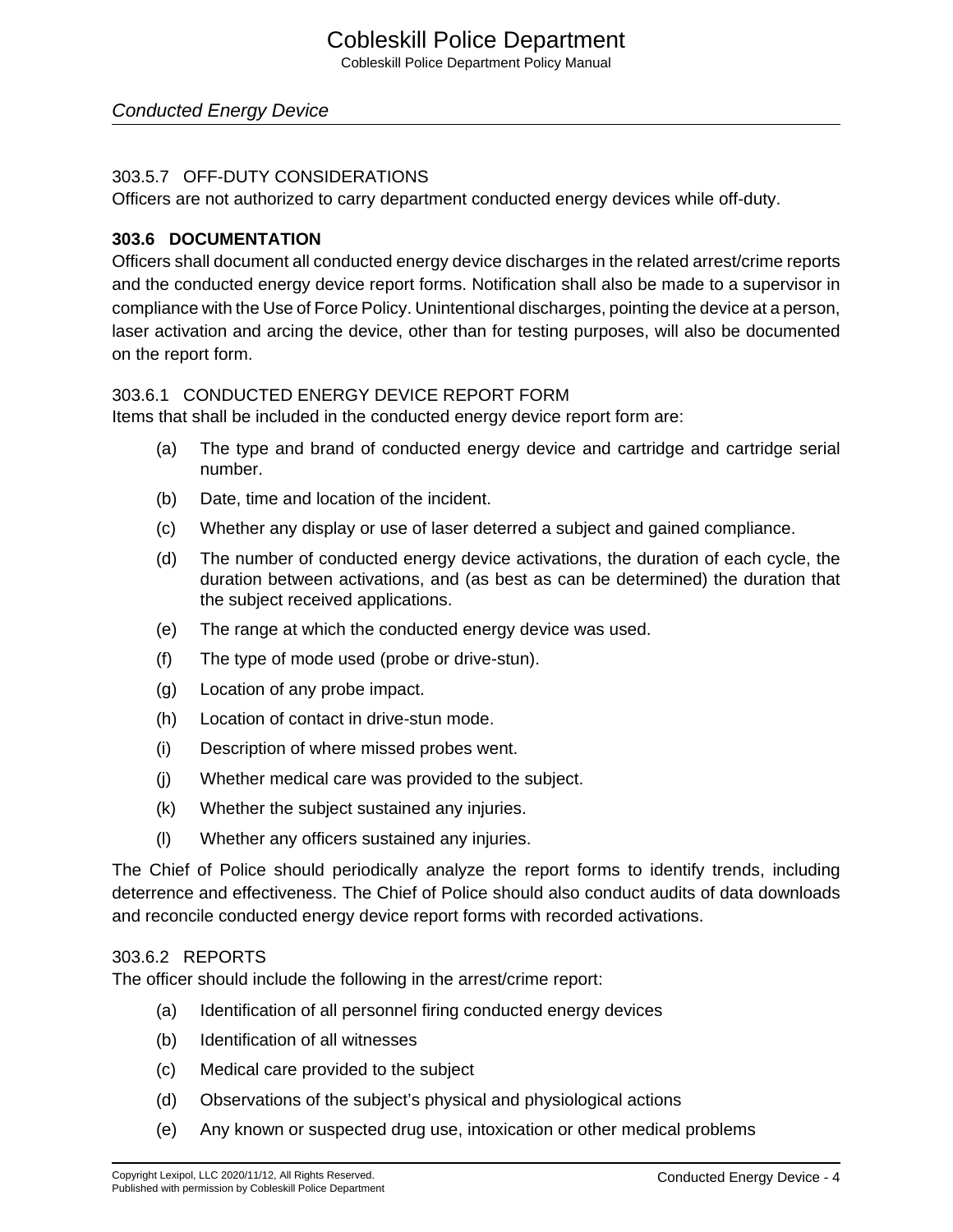## **303.7 MEDICAL TREATMENT**

Consistent with local medical personnel protocols and absent extenuating circumstances, only appropriate law enforcement or medical personnel should remove conducted energy device probes from a person's body. Used conducted energy device probes shall be treated as a sharps biohazard, similar to a used hypodermic needle, and handled appropriately. Universal precautions should be taken.

All persons who have been struck by conducted energy device probes or who have been subjected to the electric discharge of the device or who sustained direct exposure of the laser to the eyes shall be medically assessed prior to booking. Additionally, any such individual who falls under any of the following categories should, as soon as practicable, be examined by paramedics or other qualified medical personnel:

- (a) The person is suspected of being under the influence of controlled substances and/ or alcohol.
- (b) The person may be pregnant.
- (c) The person reasonably appears to be in need of medical attention.
- (d) The conducted energy device probes are lodged in a sensitive area (e.g., groin, female breast, head, face, neck).
- (e) The person requests medical treatment.

Any individual exhibiting signs of distress or who is exposed to multiple or prolonged applications (i.e., more than 15 seconds) shall be transported to a medical facility for examination or medically evaluated prior to booking. If any individual refuses medical attention, such a refusal should be witnessed by another officer and/or medical personnel and shall be fully documented in related reports and any audio and video recordings.

The transporting officer shall inform any person providing medical care or receiving custody that the individual has been subjected to the application of the conducted energy device (see the Medical Aid and Response Policy).

## **303.8 SUPERVISOR RESPONSIBILITIES**

When possible, supervisors should respond to calls when they reasonably believe there is a likelihood the conducted energy device may be used. A supervisor should respond to all incidents where the conducted energy device was activated.

A supervisor should review each incident where a person has been exposed to an activation of the conducted energy device. The device's onboard memory should be downloaded through the data port by a supervisor or Firearms Instructor, and any reports generated from the downloaded data shall be included with the related arrest/crime report. Photographs of probe sites should be taken and witnesses interviewed.